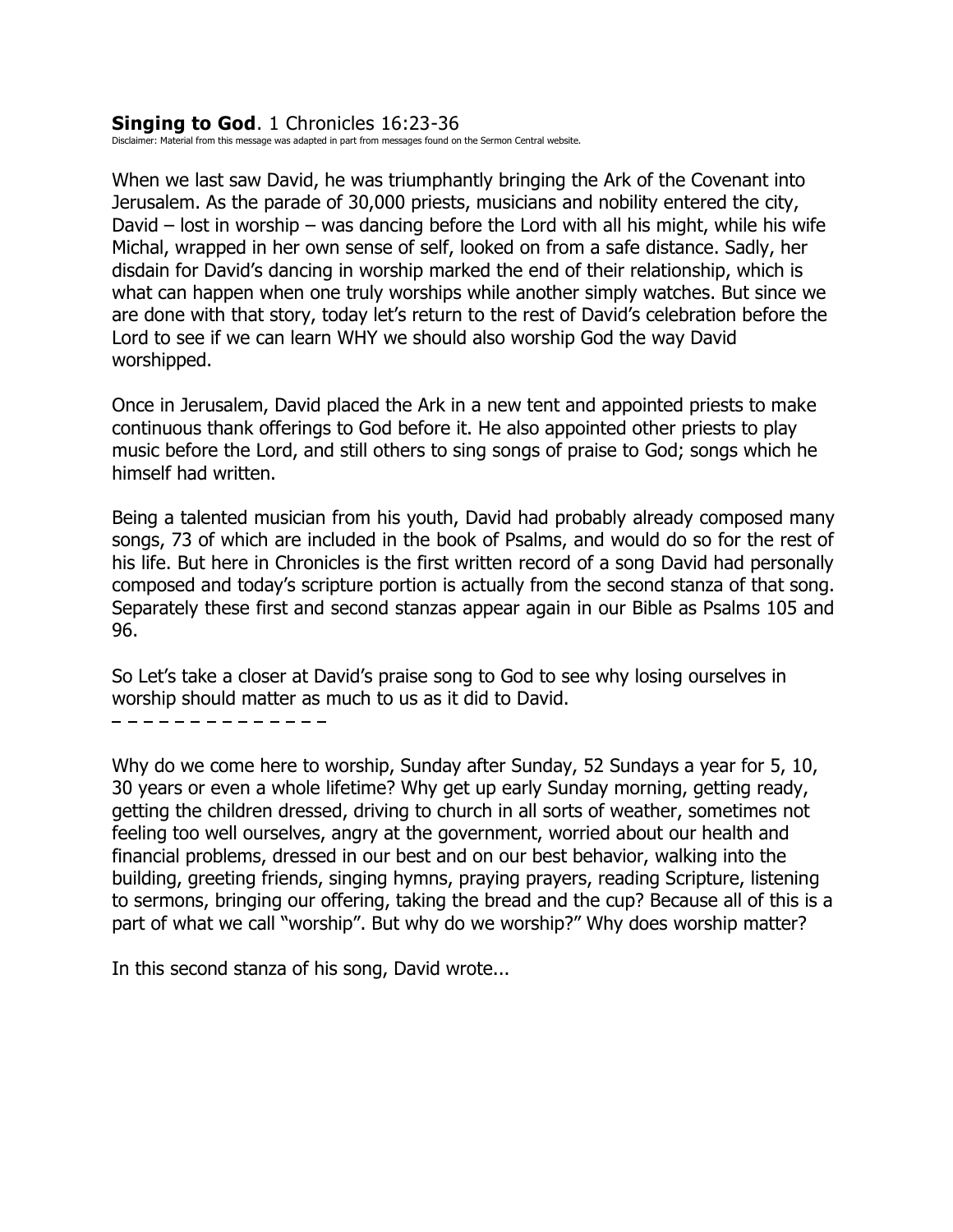Sing to the Lord, all the earth. Tell of his salvation from day to day. Declare his glory among the nations, his marvelous works among all the peoples. For great is the Lord, and greatly to be praised; 1 Chronicles 16:23-25

There are four basic reasons why we worship and why it matters. **First, because God is worthy of our worship.** Which is exactly what worship is doing: declaring worthiness. Worship, worthiness, worth, they all come from the same root; so whatever we worship we are declaring as having value, having worth to us, and being worthy of our worship.

David further instructs us to ....

Ascribe to the LORD the glory due his name ... Let the heavens be glad, and let the earth rejoice, let them say among the nations, 'The LORD is king!' 1 Chronicles 16:29-31

"Ascribe" is a word we seldom use these days, it means to regard a quality as belonging –in this case – to a person. Hence, our worship belongs to God, Who is certainly worthy of our worship because He is the creator of the Universe, He created the fish in the sea and the birds in the air. He hung the stars of the sky and designed every strand of DNA in your body. He is also the Savior of the World and provider of all your needs. He has committed to love you unconditionally and He gave His only Son to die on the cross for the sake of your sins. Thus He is worthy of all praise.

As king of the nations, God is also worthy of praise and thanksgiving from every tribe, people and tongue for what He has done and continues to do in our lives. Every time we get a glimpse of heaven in the Scriptures, we see the angels and heavenly host worshiping God and offering up praise, "singing in a loud voice, 'Worthy is the Lamb who was slain to receive power and wealth and wisdom and strength and honor and glory and praise!" (Revelation 5:12)

**Second, worship helps us fulfill our life purpose,** because we were designed for worship. David opened his song of praise with these words,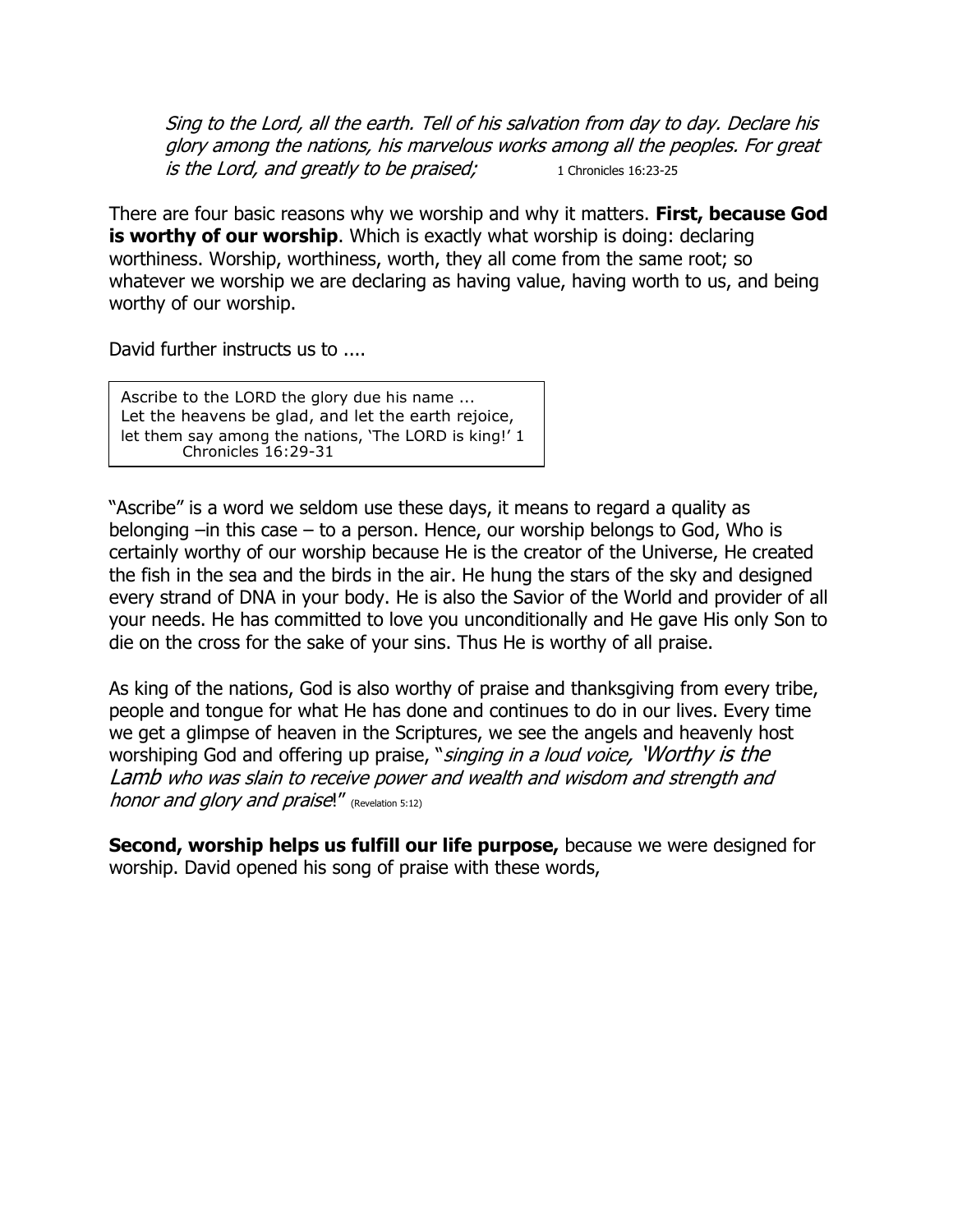Give thanks to the Lord, call on his name, make known his deeds among the peoples. Sing to him, sing praises to him, tell of all his wonderful works. Glory in his holy name; let the hearts of those who seek the Lord rejoice. (vs. 8-10)

Sometimes we think we become a Christian and then we become a worshiper. But the truth is, every one of us was worshiping long before we placed our faith in Jesus Christ. There is something inside of us that longs for and searches for something of meaning and significance to give ourselves to. You were wired to say with your words and life to someone or something: "You are worthy to me. You matter to me. You are of ultimate significance to me.<sup>"</sup> You and I will determine with our lives how we spend and invest our time, our resources and our attention."

Everybody is worshiping and everybody is building their life around someone or something that they have deemed worth of their allegiance. As Bob Dylan said, "You may serve the devil or you may serve the Lord, but you gotta serve somebody." **Who you serve is who you worship**. Either you worship the God of Creation and the Redeemer of all humanity or you're going to worship money, material possessions, yourself, your family, or something else. But you're going to worship something because that's who you are. That's why worship matters to you.

### **The third reason our worship matters is because we become what we worship**.

The poet Ralph Waldo Emerson wrote,

The gods we worship write their names on our faces ... Therefore, it behooves us to be careful what we worship, for we are worshiping what we are becoming Ralph Waldo Emerson.

# "**The gods we worship write their names on our faces**, be

sure of that. And a man will worship something - have no doubt about that either. He may think that his tribute is paid in the secret dark recesses of his heart but it will come out. That which dominates will determine his life and his character.

## **Therefore, it behooves us to be careful what we worship, for we are worshiping what we are becoming**."

Whatever you value most eventually ends up transforming you. It can be a new relationship, a new car, or a new job. It will consume your time, your energy, your thoughts, your passion and ultimately your whole life. We were made in the image of God and like the angels we were intended to focus our worship on God, celebrating His character, His attributes, His heart, His acts of love and salvation. In the process our worship then transforms us, changing our character into His character and our heart into His heart. We begin to see the world through the eyes of God and respond to the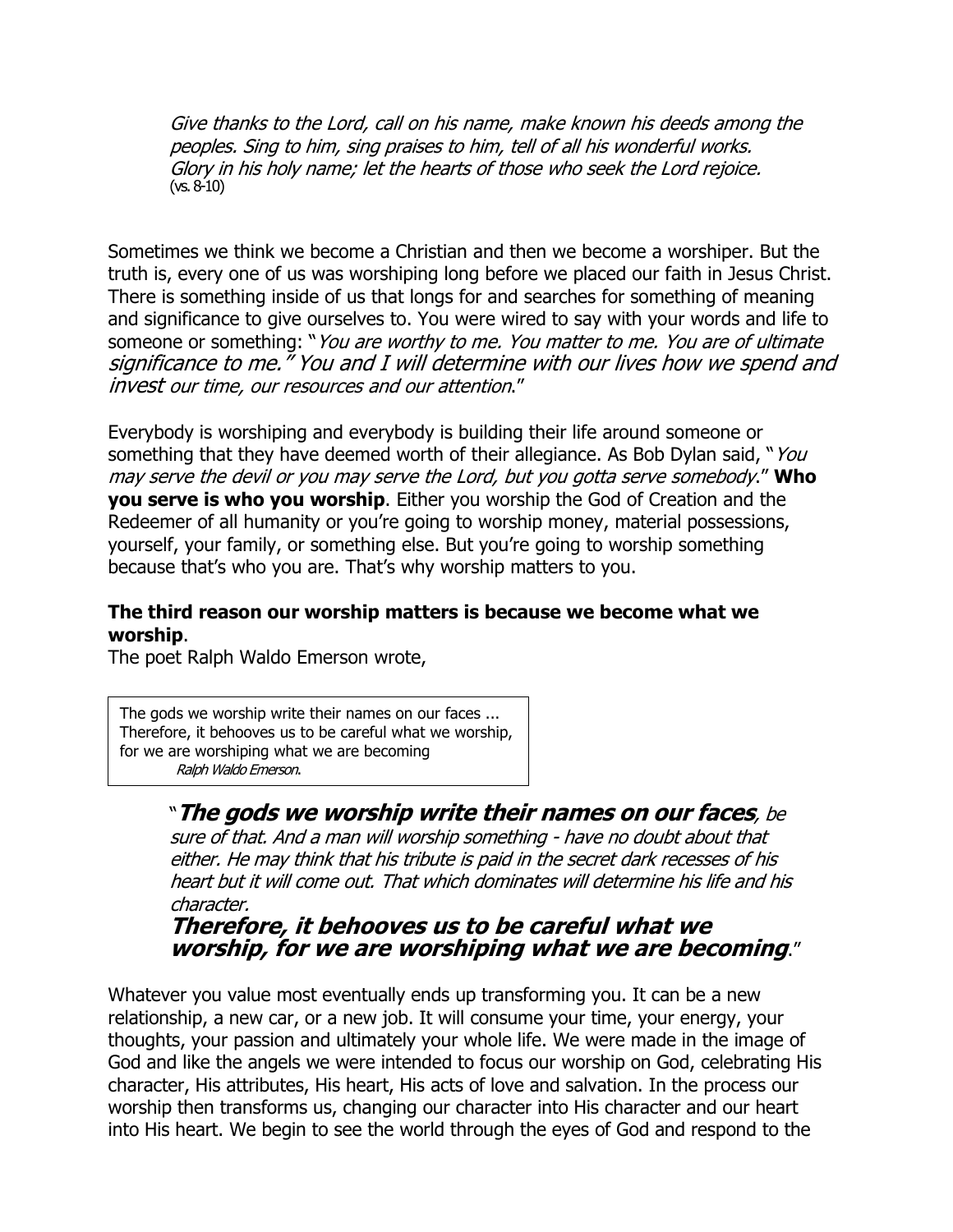world with the heart of God ... or whatever else it is that you are worshipping. That's why what you worship, matters to you.

**Fourth, worship is fuel for our soul**. Yes, worship is about declaring God's worthiness (remember, worship is not about us!), but worship also does something for us. As one song phrases it, praise and worship is the wind beneath our wings, it lifts us up to stand on mountains. In his song, David tells us to....

**Seek** the LORD and his strength, Seek his presence continually. **Remember** the wonderful works he has done, His miracles, and the judgments he uttered, 12 Chronicles 16:11-12

Worship gives us a new perspective; God's perspective. When we really worship God, we see things differently. We move from a worldly perspective to an eternal perspective on life and circumstances.

Worship also helps us to understand God's sovereignty, to see that God is in control. There are times in our life – like the world events of this past year – when we feel everything is spinning out of control and it is in those times when we most need to be reminded that God's in control.

I learned a new word this week. All of this year's tragic events has given me a powerful case of the morbs. Deriving from the word morbid, "**morbs**" means a temporary sense of melancholy. It was a very popular word in the late 1800's which I think is again fitting for our world today. So while I do occasionally struggle with the morbs, I just have to remember that I have read the Book and I know who wins in the end; and then as I turn to God in worship and praise, my world grows brighter.

Worship also increases our desire to obey God. The more we worship God, the better we get to know Him. The more we know Him, the deeper our relationship becomes and the greater our desire to please Him.

Finally worship gives us physical, emotional and spiritual rest. True worship brings peace to our spirit and gives us the rest we need from a world-weary heart. When we really worship, it gives us conviction and direction an eternal perspective on life and a deepening commitment to follow and worship God all the more. It is God who saves our soul, but it is our life of worship that transforms us into God's people. That's why losing your "self" in worship is so important in your life, because it can transform your life; always for the better.

David concluded his song with,